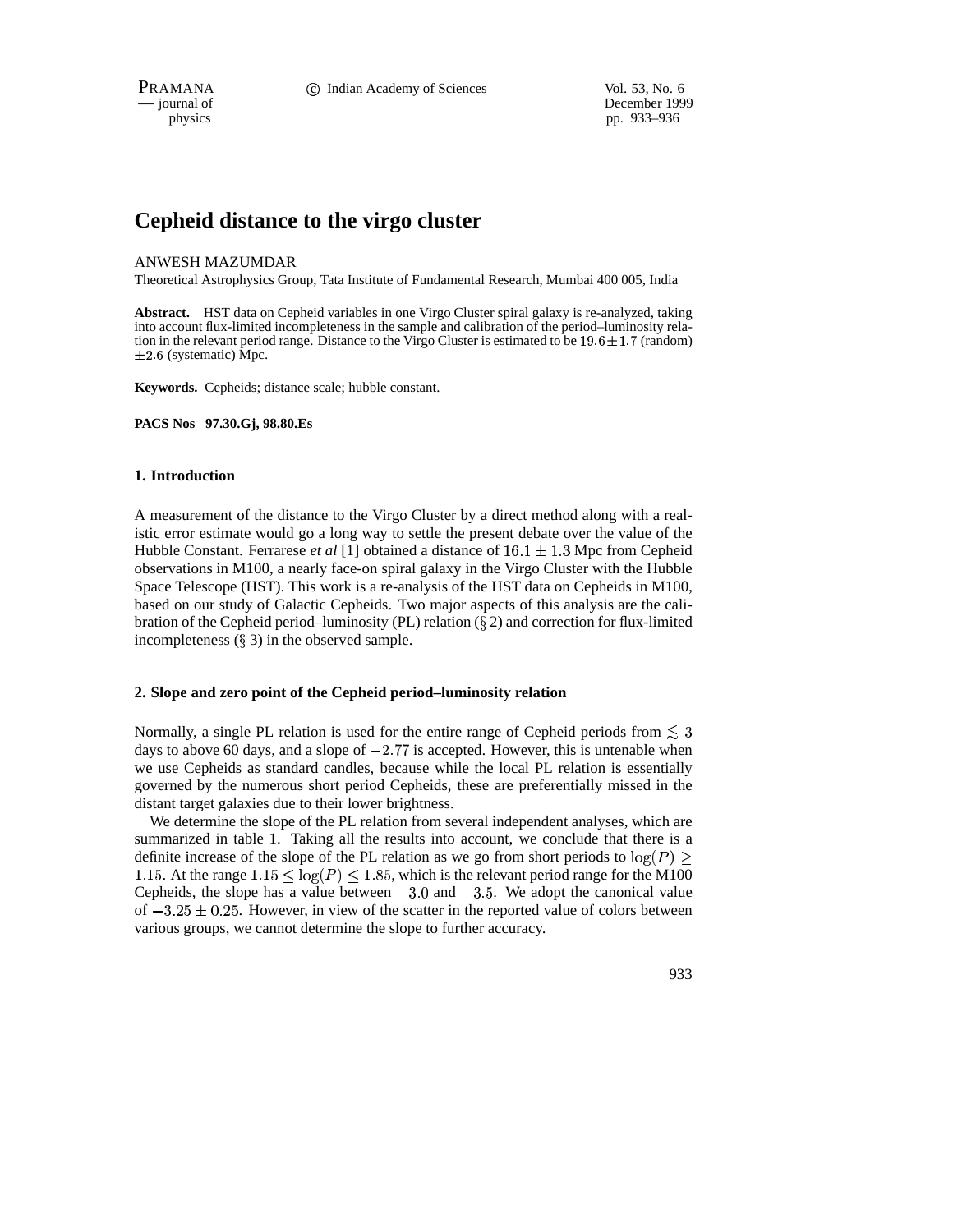#### *Anwesh Mazumdar*

| Galaxy                                       | Source of data          | Method of analysis                     | Slope            | Error            |
|----------------------------------------------|-------------------------|----------------------------------------|------------------|------------------|
| Milky Way                                    | Gieren et al (1998) [2] | Barnes-Evans technique                 |                  | $-3.30 \pm 0.30$ |
| LMC                                          | Various observers       | Without extinction correction          |                  | $-3.22 \pm 0.20$ |
|                                              |                         | With extinction correction             |                  | $-3.25 \pm 0.25$ |
| IC4182                                       | Saha et al (1994) [3]   | With and without extinction correction | $-3.20 \pm 0.20$ |                  |
| Our adopted value for $1.15 < log(P) < 1.85$ |                         |                                        |                  | $-3.25 \pm 0.25$ |

**Table 1.** Various methods for determining the slope of the period–luminosity relation.

**Table 2.** Various estimates of the zero point of the period–luminosity relation.

| Source                                                 | Method of determination     | $M_V$ at $P = 10d$ Error |            |
|--------------------------------------------------------|-----------------------------|--------------------------|------------|
| Feast and Catchpole [5]                                | <b>HIPPARCOS</b> parallaxes | $-4.24$                  | $\pm 0.10$ |
| Feast, Pont and Whitelock [6] HIPPARCOS proper motions |                             | $-4.28$                  | $\pm 0.13$ |
| Gieren et al [2]                                       | Barnes-Evans technique      | $-4.06$                  | $\pm 0.03$ |
| Madore and Freedman [7]                                | LMC distance                | $-4.16$                  |            |
| (same + Beaulieu <i>et al</i> ) [4]                    | Metallicity correction      | $-4.30$                  |            |
| Our adopted value                                      | $-4.24$                     | $\pm 0.10$               |            |

Conventionally, the zero point of the PL relation is determined by estimation of the LMC distance modulus. However, the LMC distance modulus derived through different methods vary between 18.3 and 18.7 mag. Also, the metallicity dependence of the zero point of the PL relation [4] adds to the uncertainty in the estimation of LMC distance through Cepheids. Thus we prefer additional calibrations of the zero point through several independent and complimentary methods. These include the recent parallax and proper motion measurements of nearby Cepheids by the HIPPARCOS satellite and the infrared Barnes–Evanssurface brightness technique, which is insensitive to Cepheid metallicity and reddening. The various methods and our adopted value of the zero point are summarized in table 2.

So our final adopted period–luminosity relation is  $M_V = -3.25(\log(P) - 1) - 4.24$ .

#### **3. Incompleteness effects in M100 Cepheid observations**

About 70 Cepheid variables in M100 were observed in the V and I bands by the Hubble Space Telescope under the Key Project on the Extragalactic Distance Scale [1]. From this sample, we have analyzed 60 Cepheids which have periods between 15 and 70 days.

At the low signal to noise levels for the short period M100 Cepheids there is possibility of only the brighter Cepheids being preferentially detected, thus causing a systematic over-estimation of the brightness at a fixed period. On comparing the number density of Cepheids as a function of period of the HST sample of Cepheids in M100 with the reasonably complete sample of Galactic Cepheids (taken from the Galactic Catalogue of Variable Stars [8]), we find the distributions to be very similar at long periods, which is not surprising since we do not expect any flux-limited incompleteness for the brighter long period Cepheids. However, at periods shorter than 30 days the number density of M100 Cepheids

934 *Pramana – J. Phys.,* **Vol. 53, No. 6, December 1999**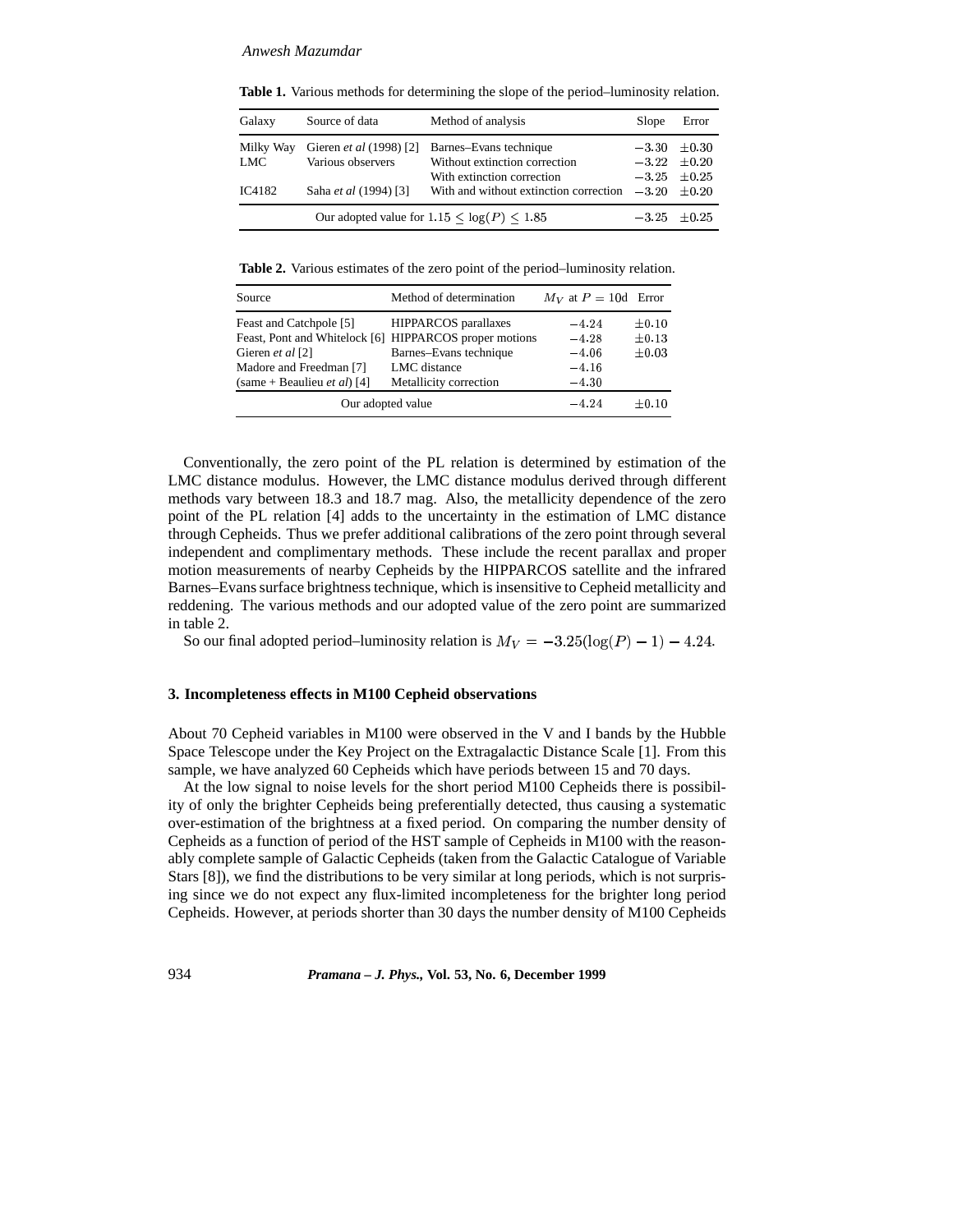shows a sharp decrease as compared to the Galactic distribution. This we attribute to a systematic incompleteness due to the sample being flux–limited.

We also find that the best fit slope of the PL relation for long period Cepheids ( $log(P)$ )  $(1.47)$  in M100 is  $-3.2$ , which agrees well within errors with the expected value. On the other hand, a much shallower PL relation with a slope of  $-2.2$  is obtained for the shorter period Cepheids ( $log(P) \le 1.47$ ). This confirms the proposition that there exists a systematic bias (commonly known as the Malmquist bias) due to flux-limited incompleteness at short periods.

Based on a simple mathematical analysis of the number density distribution of M100 Cepheids and a numerical simulation of the incompleteness problem, we find that a correction of 0.36 mag for Cepheids with periods shorter than 25 days is necessary to offset the bias.

#### **4. Distance to virgo cluster and the hubble constant**

Extinction correction for M100 Cepheids was carried out on the basis of period–color– amplitude relations obtained from analysis of Galactic Cepheids. The final result for the Cepheid variables in M100, after corrections for incompleteness and extinction, is given by the period– $V$ -magnitude relation:

$$
\langle V \rangle_0 = -3.20 \left( \log(P) - 1.48 \right) + 25.65 \tag{1}
$$

which gives a distance modulus of 31.46 mag, with the adopted slope and zero point of the PL relation and the overall correction of 0.05 mag due to shift in the observational zero point calibration [1]. Taking into account all the systematic and random errors involved in the analysis and the position of M100 relative to the center of Virgo Cluster, the distance to the Virgo Center is estimated to be  $19.6 \pm 1.7$  (random)  $\pm 2.6$  (systematic) Mpc.

Adopting a Virgo recession velocity of  $1170 \pm 80$  km s<sup>-1</sup>, the Hubble Constant is

$$
H_0 = 60 \pm 5 \text{ (random)} \pm 8 \text{ (systematic)} \text{ km s}^{-1} \text{ Mpc}^{-1}
$$
 (2)

#### **Acknowledgements**

The entire work has been done in close collaboration with D Narasimha at TIFR, Mumbai. I acknowledge support from S Chandrasekhar Memorial Fellowship in Mathematical Physics, awarded by the ICSC-World Laboratory for 1998–99.

#### **References**

- [1] L Ferrarese *et al*, *Astrophys. J.* **464**, 568 (1998)
- [2] W P Gieren, P Fouque´ and M Gomez, ´ *Astrophys. J.* **496**, 17 (1998)
- [3] A Saha, L Labhardt, H Schwengeler, F D Macchetto, N Panagia, A Sandage and G A Tammann, *Astrophys. J.* **425**, 14 (1994)
- [4] J P Beaulieu *et al*, *Astron. Astrophys.* **318**, L47 (1997)